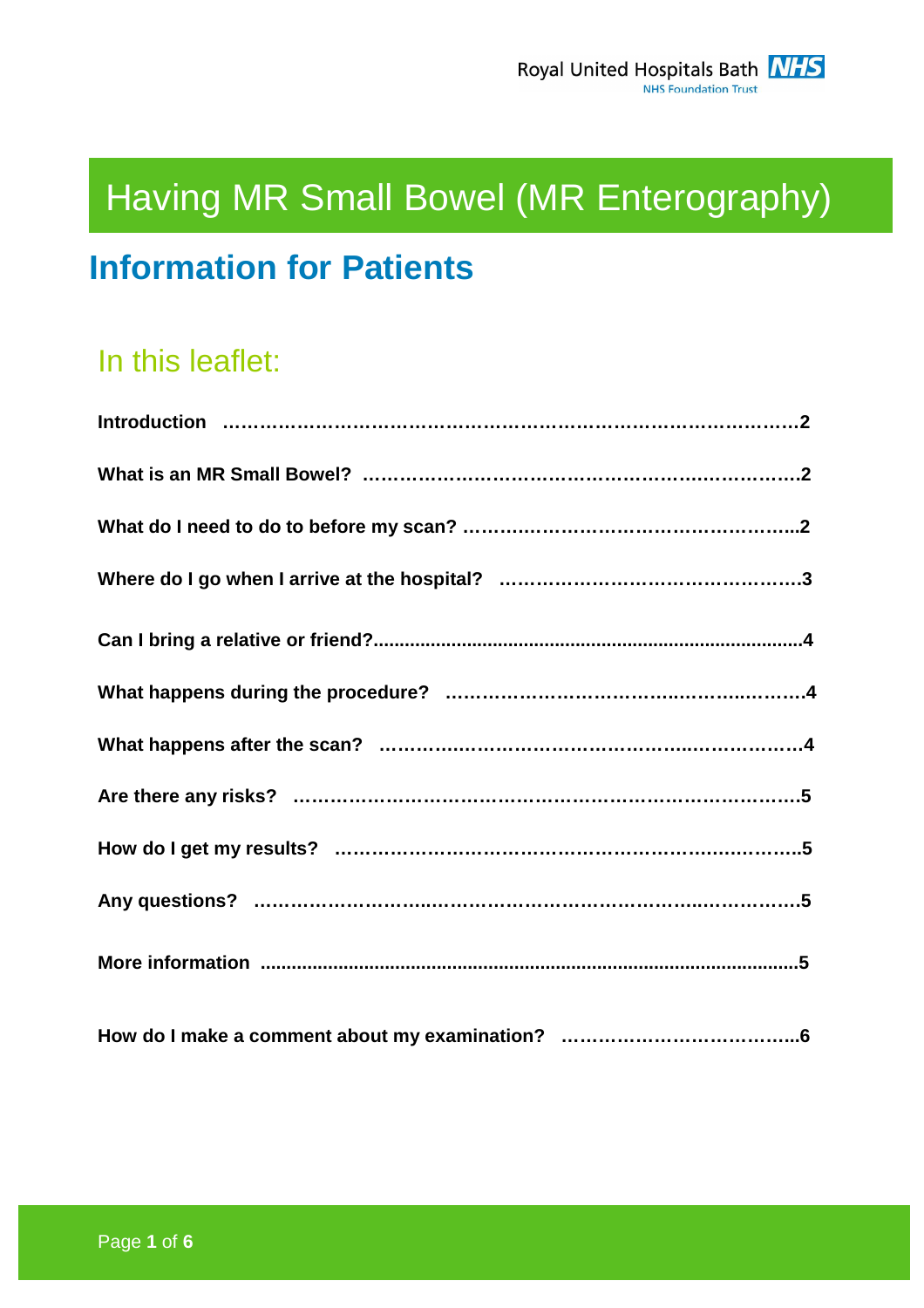# **Introduction**

This leaflet tells you about having MR Enterography, a test to look at your small bowel. It explains how the test is done, what to expect, and what the possible risks are.

If you have any questions or concerns, please do not hesitate to speak to a doctor or nurse caring for you.

# What is an MR Small Bowel (MR Enterography)?

An MR Small Bowel (MR Enterography) is a non-invasive way of looking inside your small bowel and abdomen. The small bowel is the portion of your intestine joining the stomach and duodenum to the large bowel.

An MRI scanner is a short tunnel that is open at both ends. It uses a powerful magnet, radiowaves and a computer to produce images of the internal structures of the body. MRI does not use ionizing radiation (x-rays). The scanner is operated by a Radiographer, who is a professional trained to carry out Xrays and other imaging procedures. The pictures are displayed on a computer workstation for examination by the Radiologist, who is a doctor specially trained to interpret the images and carry out more complex imaging examinations



MRI scans provide good detail of internal organs, blood vessels and soft tissues so are often the preferred method of diagnosing and assessing a wide range of medical conditions such as cancers, infection, inflammation, cardiovascular disease, trauma and musculoskeletal disorders. For MR Small Bowel, fluid is drunk prior to the scan to distend the small bowel so that it can be well seen on the MRI images.

# What do I need to do before my scan?

#### **Bowel preparation.**

It is very important for the stomach and small bowel to be empty before the test is performed so that the small bowel can be clearly seen. You will be given a leaflet explaining this bowel preparation in more detail. The leaflet gives dietary instructions about what you should and should not eat or drink before your test. Sometimes a mild laxative is prescribed to clear the small bowel prior to the test. It is very important that you follow the instructions you are given.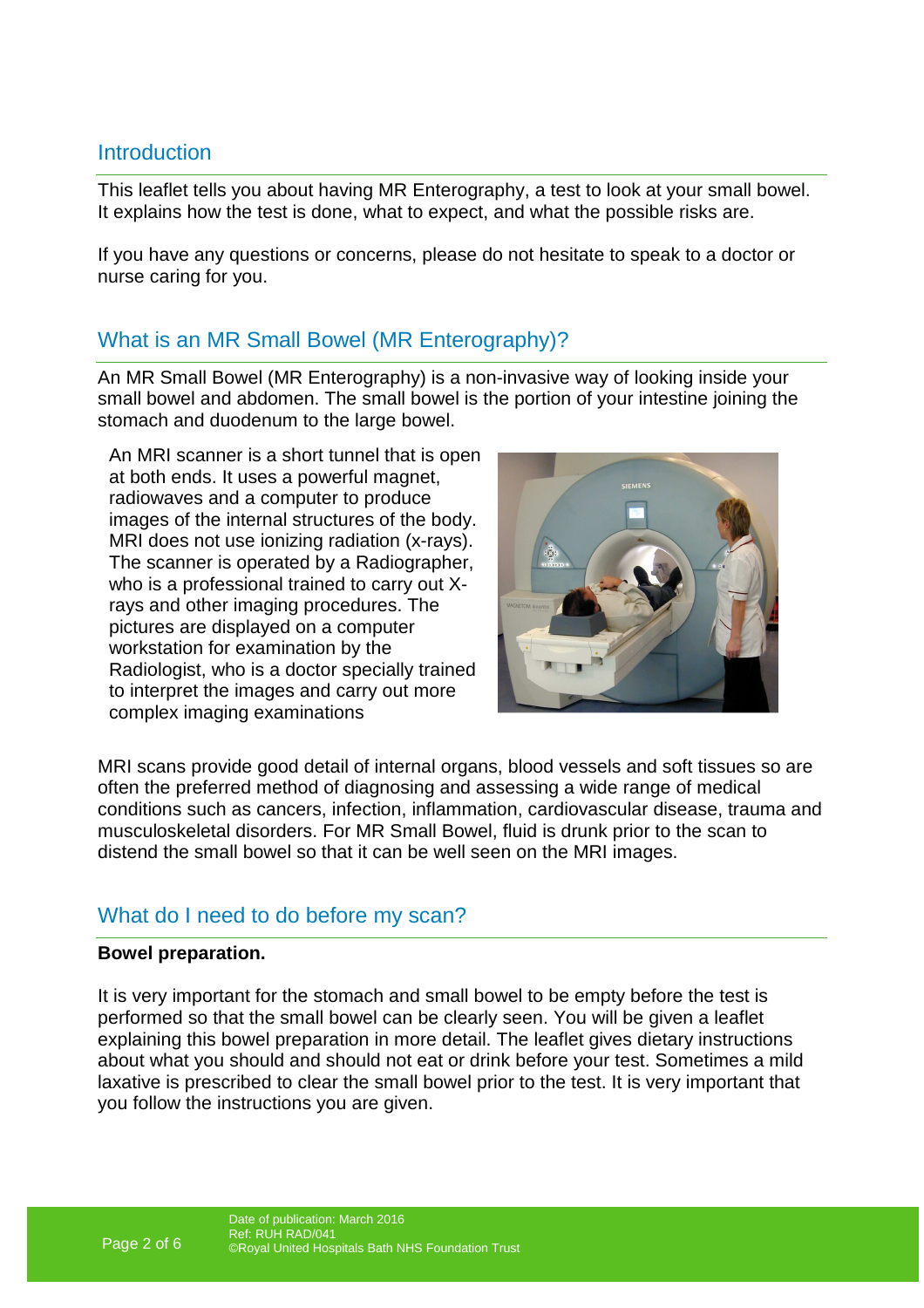#### **Taking tablets and medicines**

You should continue to take all your normal medication. If you are diabetic using insulin, please contact the Radiology department for advice.

#### **Females**

Females are asked to contact the Radiology department if you suspect that you may be pregnant. There is no evidence that MRI is unsafe in pregnancy, but as a precaution, we do not perform MRI on pregnant ladies unless it is essential.

#### **MRI Safety Questionnaire**

The magnetic field used for MRI scans is very strong and can affect metal or electronic implants. Please take time to read through and complete the attached MRI Safety questionnaire, which asks about any metal implants, such as artificial joints and stents, or electronic devices, such as a pacemaker, that you may have inside you. If all of the answers are no then please bring the completed questionnaire to your appointment. If, however there are answers that are yes, then please return the completed questionnaire immediately to the Radiology department or telephone the MRI appointments desk for advice.

# Where do I go when I arrive at the hospital?

Please report to the reception desk in the Radiology department (B8) with your appointment letter. Please click on the following link for a site map of the hospital:

#### http://www.ruh.nhs.uk/finding/documents/RUH\_directory\_map.pdf

You will be asked to arrive at least 45 minutes before your scan for preparation. You will be asked to sit in the waiting area until called by a member of staff.

A member of the team will explain the test, go through the MRI safety questionnaire with you, and answer any questions.

#### **Please let us know if you have any of the following conditions:**

- Diabetes
- Kidney disease
- Heart disease
- Glaucoma
- Any allergies

You will be shown to a private cubicle and asked to change into a clean gown. You may be allowed to wear your own clothing if it has no metal fasteners, zips or buckles.

Please do not wear any items of jewellery, as they may need to be removed prior to the scan. Your clothes and valuables will be secured in a locker until after the procedure.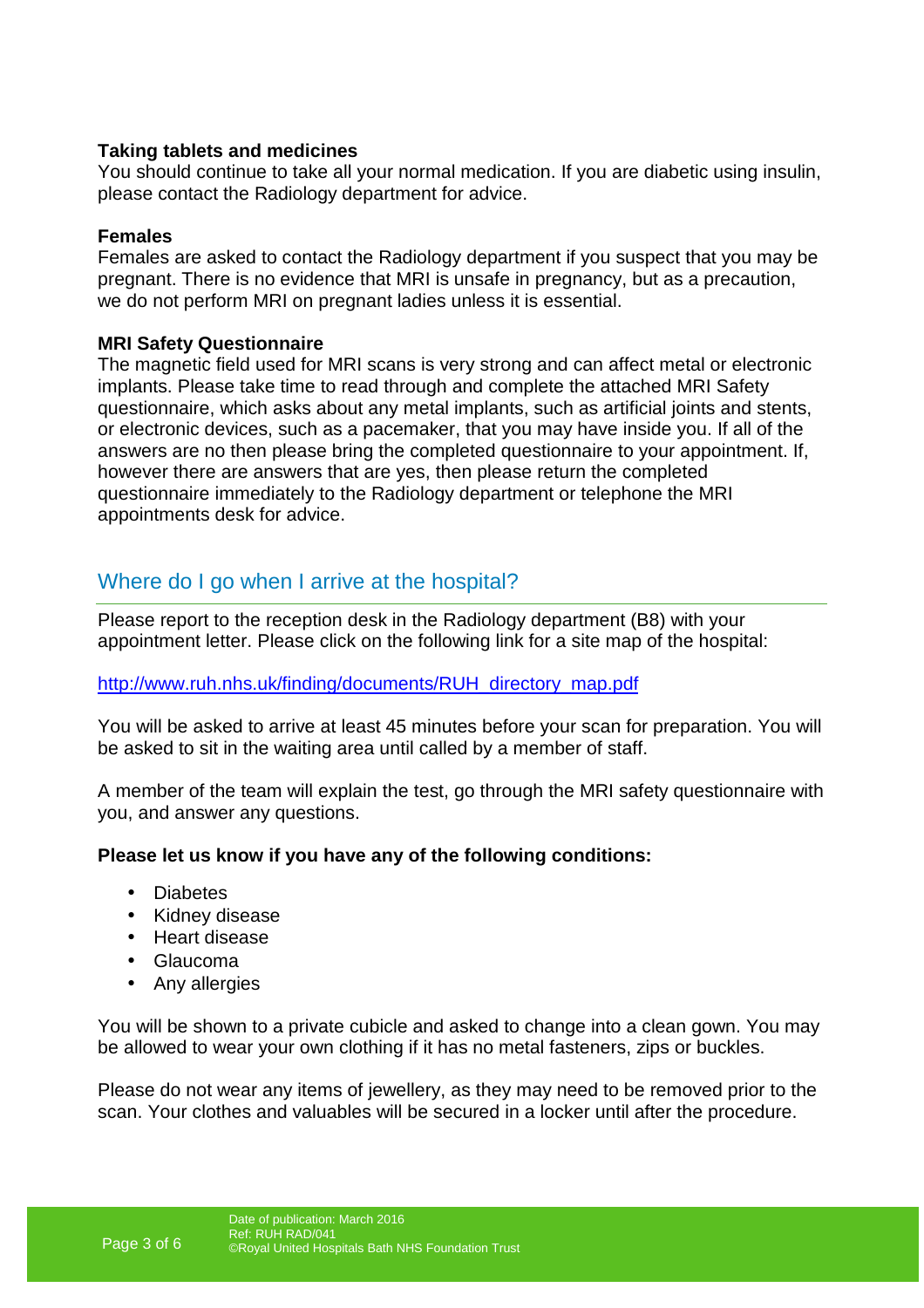# Can I bring a relative or friend?

You may bring a relative or friend with you to the appointment but, for reasons of safety, they will not be able to accompany you into the examination room, except in very special circumstances. If the patient is a young child or is un-cooperative, a parent or health worker may stay in the scanner room.

If you need an interpreter please tell us when you receive your appointment so that we can arrange this.

# What happens during the procedure?

You will be asked to drink about 1.5 litres of liquid steadily over approximately 40 minutes prior to getting on the MRI scanner. This tastes like slightly sugary water, but is not unpleasant. A small tube, called a cannula, will be inserted into one of the veins in your arm.

You will be taken into the MRI Scanning Room and asked to lie down on the moveable scanner table, if possible on your tummy. A receiving device will be placed around your abdomen and the scanner table will move you into the scanner. MRI scans will be performed to see whether the liquid has passed all the way through the small bowel. Once the fluid has filled the entire small bowel a muscle relaxant will normally be injected though the cannula into the vein. This will stop the bowel from moving during the scan and give better images of your bowel. The muscle relaxant may make your eyesight blurred and give you a dry mouth, but it soon wears off. However, you should not drive for 30 minutes after the injection.

The MRI scan will then be performed and takes approximately 20-30 minutes to complete. You will be asked to remain still and hold your breath for short periods whilst the scans are taken. At certain times during the procedure, the MRI scanner will make a loud knocking noise caused by the magnets in the machine being turned on and off. You will be given earplugs or headphones to wear. You are welcome to bring your own music CD with you to listen to through the headphones during the scan. You will be given an injection of intravenous contrast medium via the cannula during the scan.

You will be alone in the MRI room during the scan but the Radiographer will be able to see, hear and speak with you at all times.

### What happens after the scan?

The liquid you drink may cause some short lived diarrhoea, so you may wish to spend a short time in the department near to a toilet before you go home. You may eat and drink as normal as soon as the examination is finished. Normal activities may normally be resumed immediately after the scan.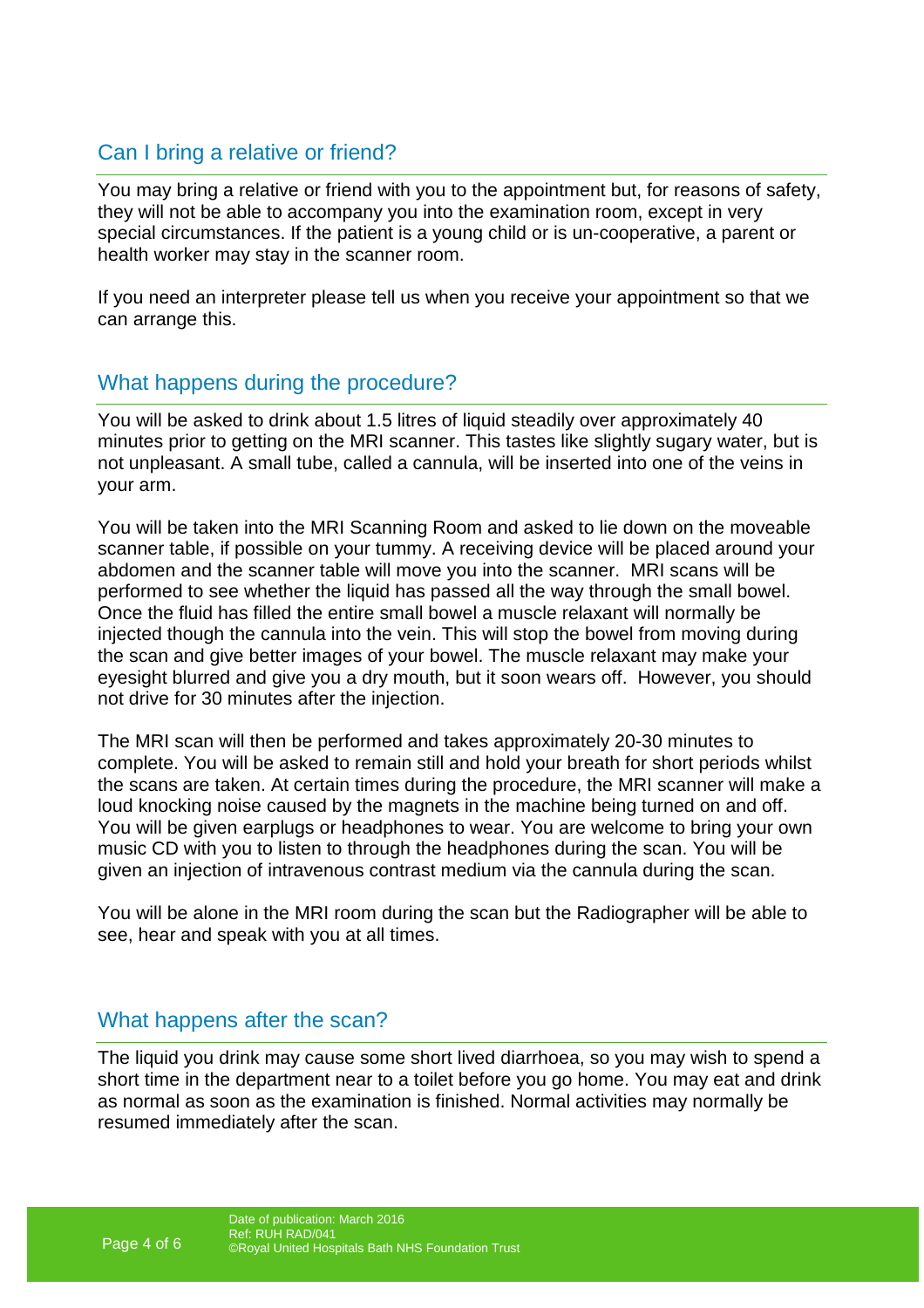# Are there any risks?

MR small bowel is generally regarded as a very safe test. There is no known adverse effect of the magnetic field and radio waves used in MRI on living tissues.

A small proportion of people  $(2 - 5 \%)$  find MRI examinations difficult because of the partly enclosed nature of the scanner, causing claustrophobia. Occasionally, mild sedation (relaxing tablets) may help to reduce the anxiety about being in a confined space. If you feel you will need a sedative please discuss this with your GP to obtain the prescription before your scan. If you have had a sedative for the procedure you are advised not to drive, travel alone or return to work for the rest of the day. You should arrange for someone to accompany you home after the test.

There is a slight risk of an allergic reaction if contrast material is injected. A Radiologist or other clinician will be available to assist if you experience any symptoms of an allergic reaction. Such reactions are usually mild and easily controlled by medication.

Other problems which might occur are similar to those which can happen with other methods of examining the small bowel. These include:

- Nausea or Abdominal discomfort
- The liquid you drink may cause some short-lived diarrhoea

Despite these slight risks, your doctor believes it is advisable that you should have this examination, and do bear in mind there are greater risks from missing a serious disorder by not having your scan.

# How do I get my results?

A specialist Radiologist will review the images from your MR Enterography and send a report to your doctor. Your GP or hospital Consultant who referred you for the test will see you to discuss the results.

### Any questions?

We will do our best to make your visit as comfortable and stress free as possible. If you have any questions, or suggestions for us, please contact MRI appointments on 01225 824072.

### More information

For general information about Radiology departments, visit The Royal College of Radiologists' website: https://www.rcr.ac.uk/public-and-media/what-expect-when